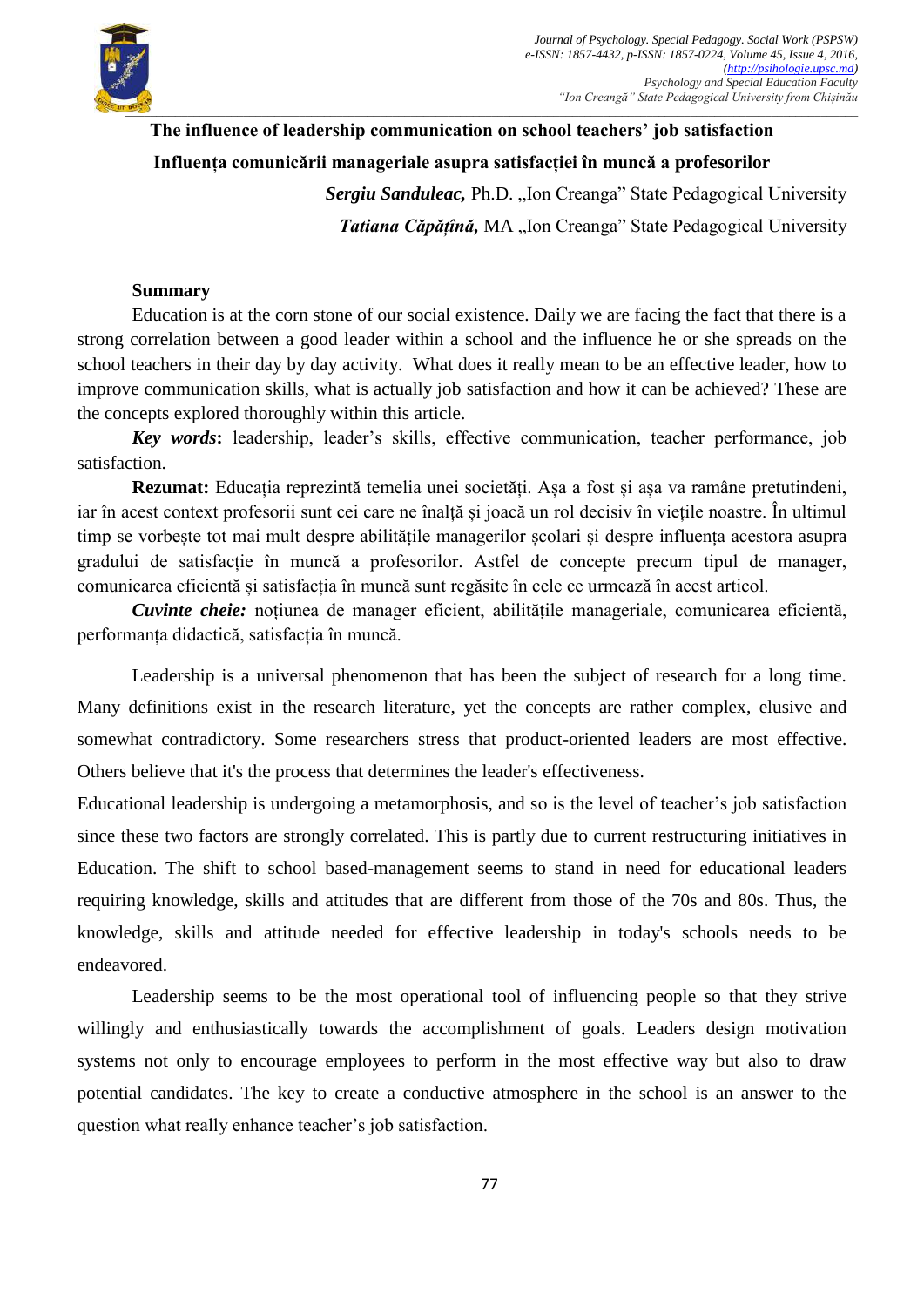

The study which was conducted in the frames of the title *"The influence of effective leadership communication on school teachers job satisfaction"* is based on the growing interest of studying various aspects of leadership, search of the unknown and improvement of perfection though it is elusive.

Nowadays leadership is more like a philosophical issue. In order to understand better this concept and to exclude the tension between the core of leadership, i.e. its theoretical frame and its practical application, the topic should be explored and investigated consciously and unstoppable [1].

The problem touched in the research was to discover that principal's leadership type of two sample schools implying 68 teachers had significant effects on decision-making, communication and delegation to improve the level of teacher's job satisfaction and thus teachers performing expectation. It has been achieved by investigating the influence of leadership type, i.e. particularly democratic and autocratic types on teacher's job satisfaction and level of performance in two sample schools from Dondușeni region, located in the North of Moldova.

In order to get a better view about the actual setting were the experiment took place, some graphical representation are presented onwards.



Figure 1.1. Gender representation

According to the information gathered within the experimental frame, out of 68 teachers (100 %) 9 teachers are male and 59 are female. The percentage is envisaged accordingly. It shows that majority of teachers in sample schools of Dondușeni region are female.

As far as academic qualification is concerned, respondents were categorized into four groups, Diploma, First degree and Master degree and Secondary education. The graphic below reveals that 40 (58.8%) had diploma, and 8 (11.76%) had first degree. From this information, one can see easily that qualification of the majority of respondents is first degree. This is in line with the guideline drawn by Ministry of Education, that is at least first degree holders are supposed to teach in Moldovan schools.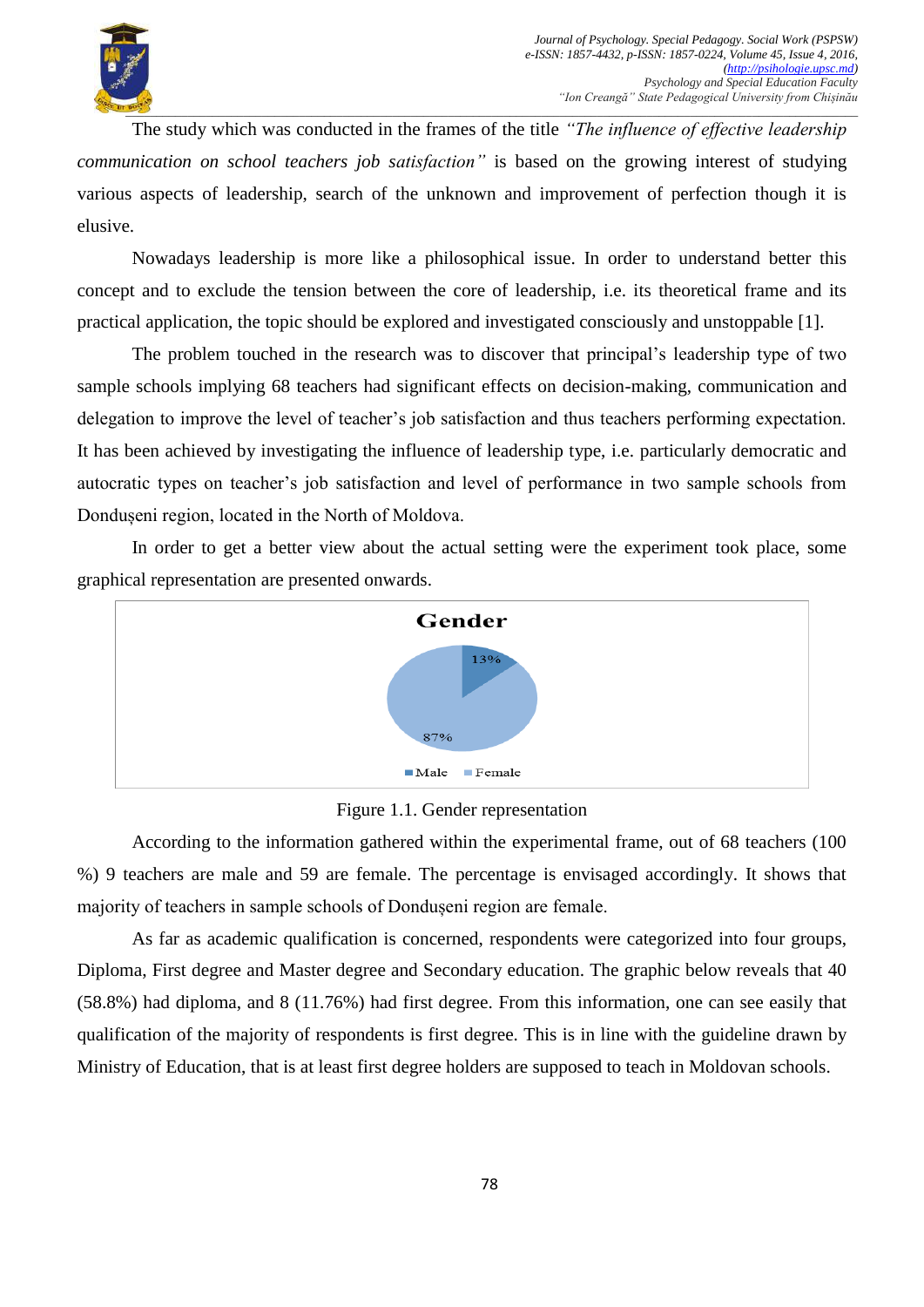



According to the information presented in the next graphic, it can be observed teachers teaching social sciences (History & Geography, Business & Economic, Languages including local languages 24 (35.3%). While respondents that teaching Natural sciences (Mathematics, Chemistry, Biology, Physics, ICT&T.D and Sport) were the majority 37 (54.4%). This was because many students specialized in Natural sciences because of 70% to 30% in educational system in Dondușeni. This is due to the government policy of encouraging the teaching of sciences, vocational and business subjects. This is shown by equipping schools with up-to-date laboratories to promote teaching of sciences and opening up of vocational secondary schools to promote the teaching of vocational subjects, but this unfortunately is mostly seen in schools of the largest country cities, such as Chisinau, Balti and Orhei.



Figure 1.3. Field of specialization

Regarding respondents teaching load per week, the majority, and actually the entire number, i.e. 68 (100%) of the respondents had their teaching load of 25 and above per week. This is mostly explained by the fact that there is a huge lack of teaching staff in Dondușeni schools, so mostly all the teachers are overloaded with teaching activities. This means that majority of school teachers in Dondușeni region need to meet the required teaching load; a maximum of 18 and 24 lessons per week to teach at higher and normal level sections respectively, as per the recommendations by the Ministry of Education of Moldova. Since these teachers are over loaded, their performance is expected to be relatively high; but such has not been the case.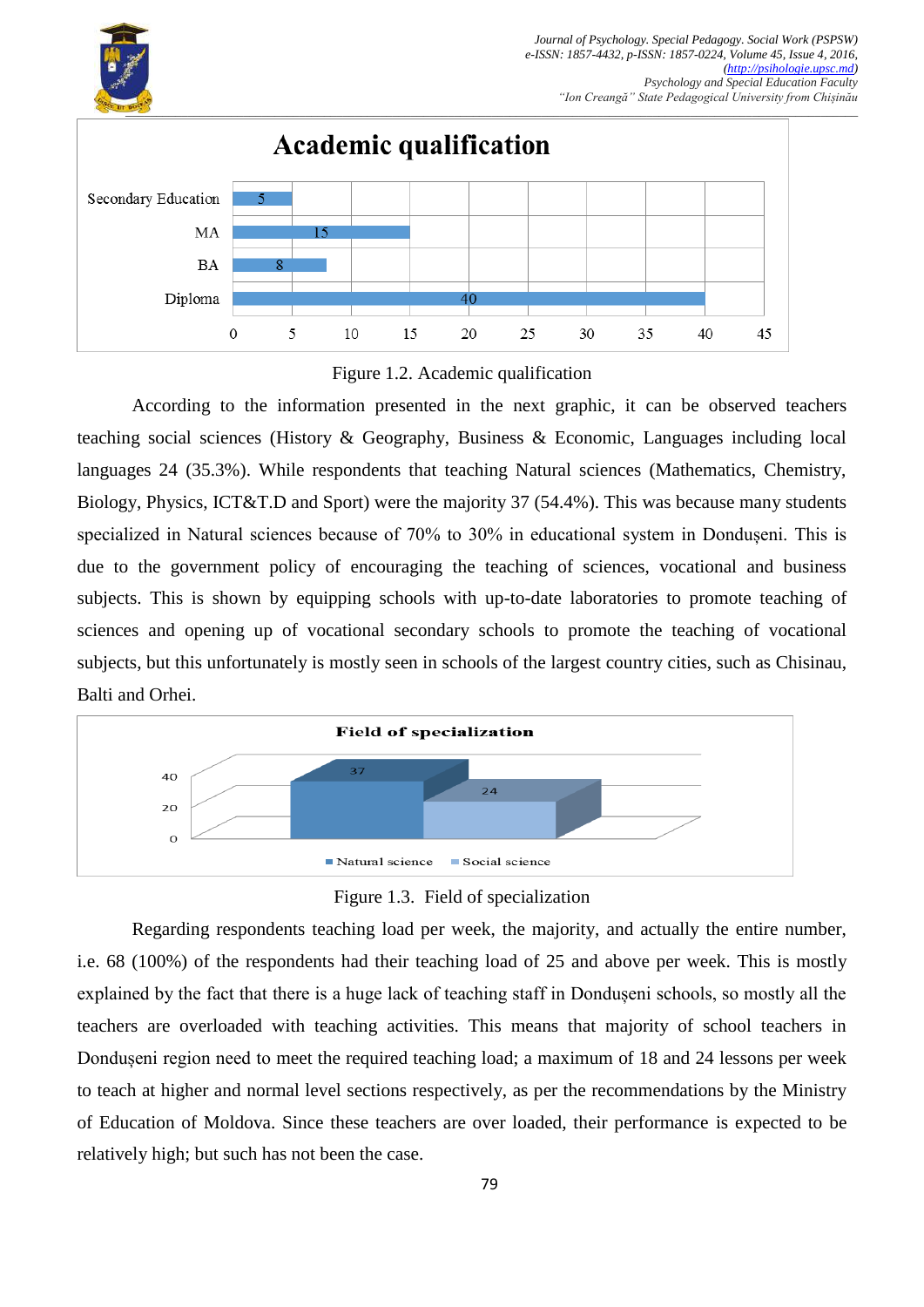

As far as respondents years of teaching experience is concerned, the experience conducted revealed that out of 68 teachers, 4 of them (5.88 %) of teachers have the services of 3 years and up. But the rest 5 (7.37 %) or 14 (20.6 %) and 45 (66.17 %) have 4 -7, 8-16 and more than 17-26 year of service respectively. As the result undercover, less teachers are in the service year of three and less, thus a critical support and coaching should be available for them, because they may faced by various methodological problem in class management assessing and recording marks which lead to reducing their performance level. At the same time this: could imply that most teachers have to get sufficient professional knowledge of teaching from others. Moreover, 45 (66.17 %) above 8 years of service therefore, imply that almost teachers are well experienced and it is a good opportunity to share experience. It is worth saying that the majority of teachers in these sample school are retired, but still performing their teaching activity due to the lack of teaching staff, which has become a problem for many years.





Within the study, there were stressed out such targets as defining the concept of leadership and job satisfaction, revealing the nature of both, establishing the variables that influence teachers' job satisfaction and performance, studying the characteristics, origin and development of leadership and analyzing democratic and autocratic leadership features.

In decision making, effective leaders must be rapid and precise. Effective leaders should have great capacity for detail. А comparison of behaviors between effective and ineffective leaders as defined by *Likert*, revealed that "effective leaders focused on planning, coordinating and facilitating work"  $[1, p. 14]$ .

Every leader in every organization performs certain roles/tasks for the smooth running of the organization and improvement of organizational performance. As a result we can say that leadership above all is the act of influencing people so that they strive willingly and enthusiastically towards the accomplishment of goals. A leader cannot work alone; he must have people to influence, direct, carry along, sensitize and mobilize towards the achievement of the corporate goal.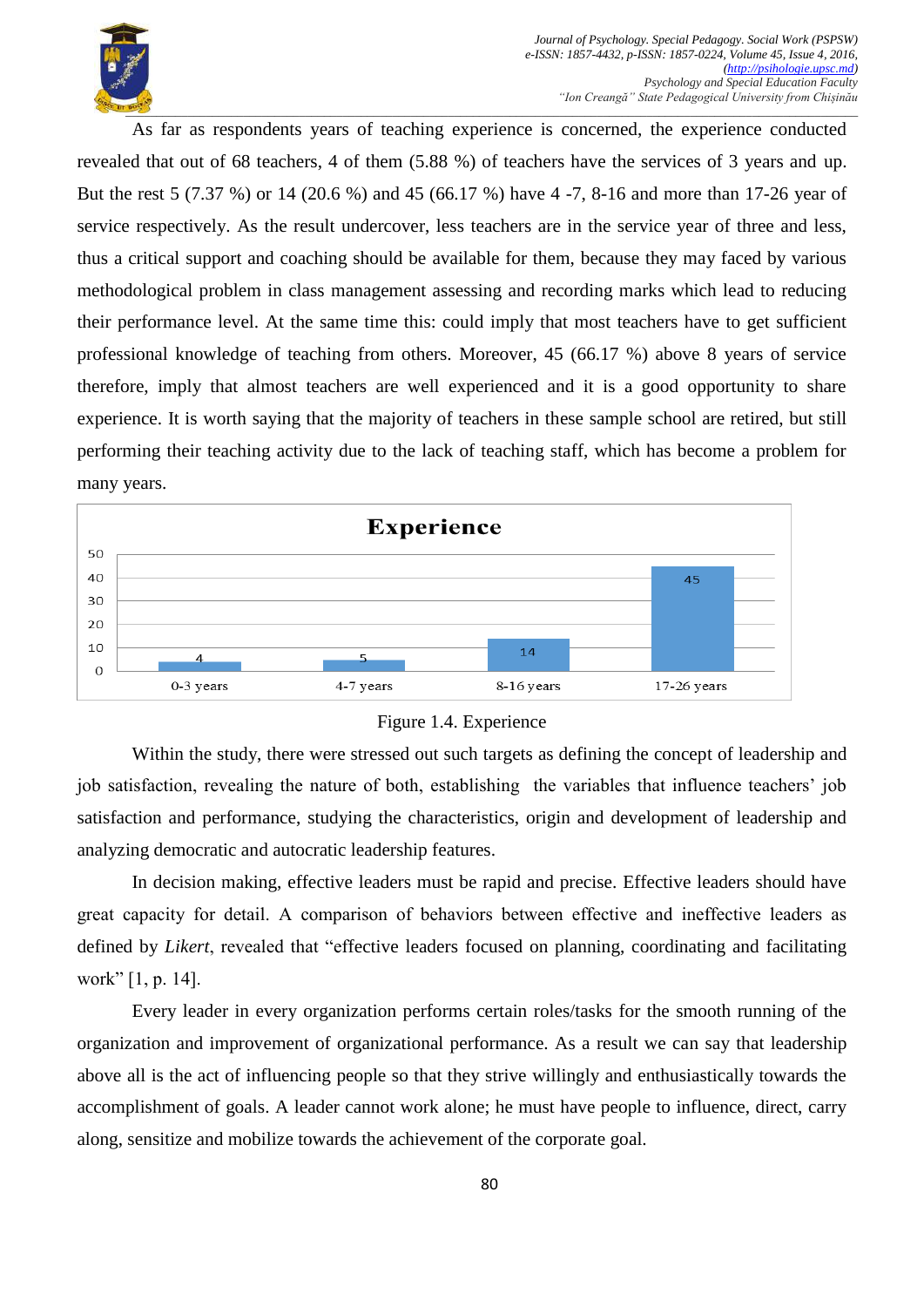

Evans tells us that "leaders must aim not at manipulating subordinates, but at motivating followers who invest themselves actively" [2]. This requires leaders who are skillful, but who are credible. According to Evans, to be credible, the leader must be authentic. Authentic leaders link what they think, what they seek and what they do.

Efficient communication of leaders may be from bottom to top or top to bottom levels of management. Employee commitment is one of the most important measures of leader success, especially within a school organization. Teacher's commitment reaps benefits far beyond improved organizational performance. However, these valuable benefits of employee loyalty can only be achieved through high levels of effective school leader communication. Such positive relations depend largely on competent leadership skills, many of which are firmly grounded in communication abilities including listening/ feedback, coaching, and information-sharing. Fortunately, these skills can be learned. Leader communication abilities can be improved as a result of training, and this improvement positively affects the performance of direct reports.

Moreover, communication is a powerful catalyst for establishing and sustaining trust, the emotional state that is shared by highly committed teachers and their leaders. Leader communication is the bridge that transmits behavioral intent to employees, thus creating the foundation for trust. In other words, trust is a relationship of mutual confidence in contractual performance, honest communication, expected competence, and a capacity for unguarded interaction.

There are many applicable leader communication skills and practices that help to generate school's organizational loyalty. These techniques include across-the-board guidelines, listening/ feedback, coaching, and information-sharing. To be effectively implemented; however, these methods require the proper school organizational context.

Optimal leader communication activities involve effective listening skills and understanding one's own communication style. These diverse practices can be more neatly categorized into types of leader communication skills that inspire teacher's loyalty. Most communication experts agree that active listening is a major factor. Active listening includes such behaviors as empathetic body language (eye contact, appropriate gestures and expressions), posing helpful questions, validating employee expression through considerate conversation turn-taking, and paraphrasing to ensure mutual understanding.

Feedback is another group of communication skills that is both critical to fostering loyalty and integrally linked with listening. The necessity for feedback has to be based on timeliness and mutuality. To achieve mutuality, leaders must be receptive to honest, useful criticism from teachers. These leader communication practices are aligned with recent performance management innovations in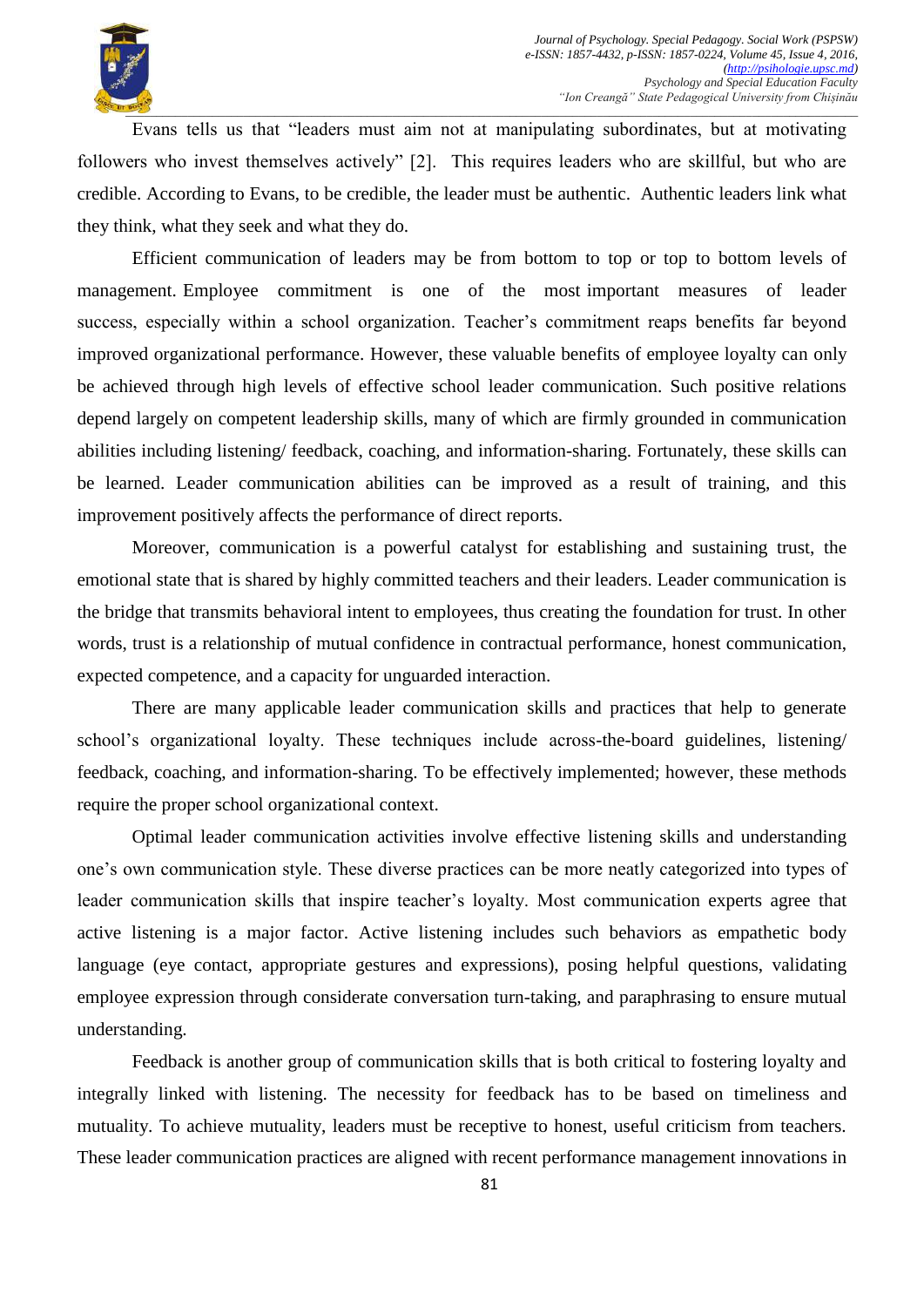

multi-source feedback. With multi source feedback, leaders receive developmental input on performance from a variety of relevant, anonymous sources .In addition, constructive leader feedback is significantly linked with other worker loyalty-related outcomes such as performance, selfconfidence, recognition, and emotional bonding.

School organizations are increasing their information sharing to teachers due to rapid innovations in technology, especially in the area of human resource information systems. In addition to greater personal control, high technology based information-sharing reinforces worker loyalty due to its perception as organizational responsiveness to hectic schedules and work/ family balance. Also important, school intranet systems have to now deliver just-in-time, highly specialized training modules that enhance career development on a 24/ 7 basis. Teachers should interpret this convenience as a valuable school organizational benefit.

Communication by itself can lead to higher level of performance if it is properly used. If communication allows the person to track how well he/ she is doing in relation to the goal, so that if necessary, adjustments in effort can be made. Communication may be in form of memos, telephone calls, messages, posting notices, writing letters and sending E-mail or fax. Unfortunately, these modes of communication are not properly applied in fields of education.

The concept of communication in leadership is highly internalized by many scientists. They endeavored to describe how it is used, operated and thus stressed its importance. They argued that information is usually communicated to employees in form of memos, meetings and telephone calls to enhance their performance. Communication is "multidirectional while ideas are exchanged between employees and the leader"  $[3, p. 8]$ . In this style of leadership, a high degree of staff morale is always enhanced. These ideas are supported given the fact that for performance to be effective, it is important for employers to communicate on what is to be done and how it is to be done. Communication may be presented directly or indirectly to individuals to boost up their performance. However, a good counseling and guidance for individual may come as a result of good and open communication provided by heads of human resource departments or heads of institutions like principals. This concept of communication is supported by many theories such as House Path-Goal Theory that stipulates that for subordinates to perform well the leader has to guide or direct them through verbal or written communication in form of notices, memos or meetings. The theory further stresses that through communication errors are identified and corrected. It also helps one to know how well or bad he or she is performing a given task. This enhances performance in any organization or institution of learning.

Communication therefore becomes more than distributing messages, it becomes an interplay between actors. Depending on how communication is conducted, in what circumstances and with what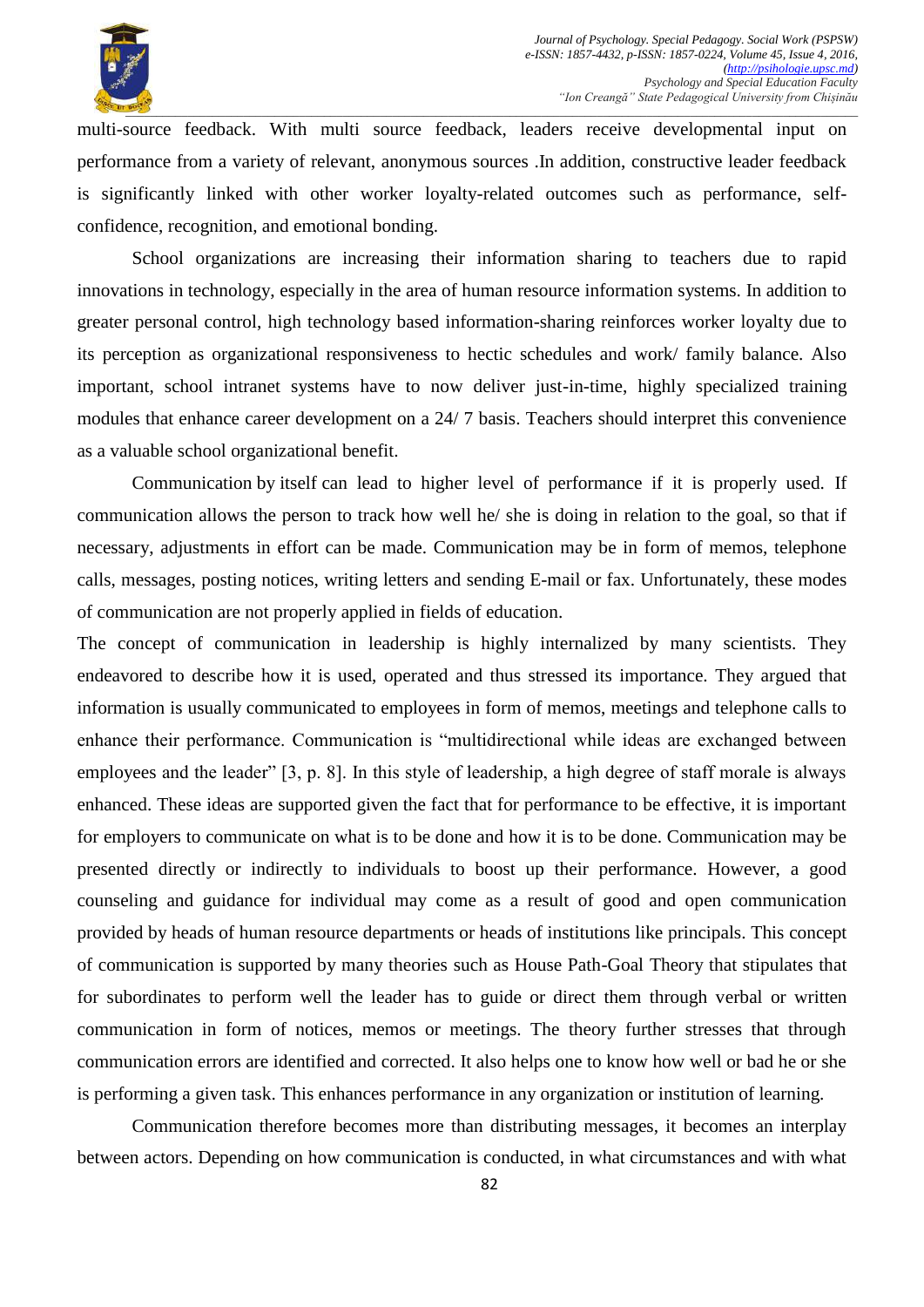

actors, it can deliver different outcomes. The communication quality is dependent on both the actors, such as principals and teachers, and the actual situation and its prerequisites.

To view leadership as a social process makes communication essential both for understanding how the work inside organizations contribute to results and how the individual leader use communication as a tool. Communication is so vivid in our everyday work and lives, we easily forget how much it affects what and how we do things. A traditional way to describe communication is as a process including a sender, a message, channels, a receiver and feedback. Today's view of communication is therefore much more complex. Communication can have several purposes, to satisfy individual and social needs, to cooperate and understand the world, as well as a way to distribute information and messages.

One of the most important issues touched in the research was to determine the vital correlation between effective leader communication and job satisfaction of teacher's working in educational environment. The concept of job satisfaction is one of the most important indicators of the vocational adjustment or outcome. In addition, understanding the level of job satisfaction of employees' is important in order to understand the predictors of success. This knowledge contributes to the qualitative and the quantitative improvement of vocational rehabilitation outcomes for individuals.

The concept of job satisfaction is of greatest importance for the study. An investigation was done by setting out the frames of experimental conduct. Result were gathered and interpreted correspondingly, and they envisaged mostly the fact that above all the great shift in educational system, there is a gap that needs to be urgently filled, since teachers especially from the north of our republic, do need something that will improve their job satisfaction. Since hard times can be the word describing the times we are living now, it is crucial for finding solutions that will encourage young generation to fight for and preserve their utmost rights

People work not only for the purpose of earning a living, but also for self-actualization. For minority or multi-culturally diverse groups, including people with disabilities, having a job is essential because it indicates economic independence, improvement in quality of life, and inclusion in society.

Job satisfaction may be defined as favorable or positive feelings about work or the work environment and describes how happy one is with the job. On the flip side, it can also be defined in terms of unfavorable or negative feelings about work or the work environment, and describes how unhappy one is with the job. A widely accepted definition of job satisfaction states that job satisfaction can be defined as the pleasurable emotional state resulting from the perception of one's job as fulfilling or allowing the fulfillment of one's important job value.

The happier people are with their jobs, the more satisfied they are said to be, which results in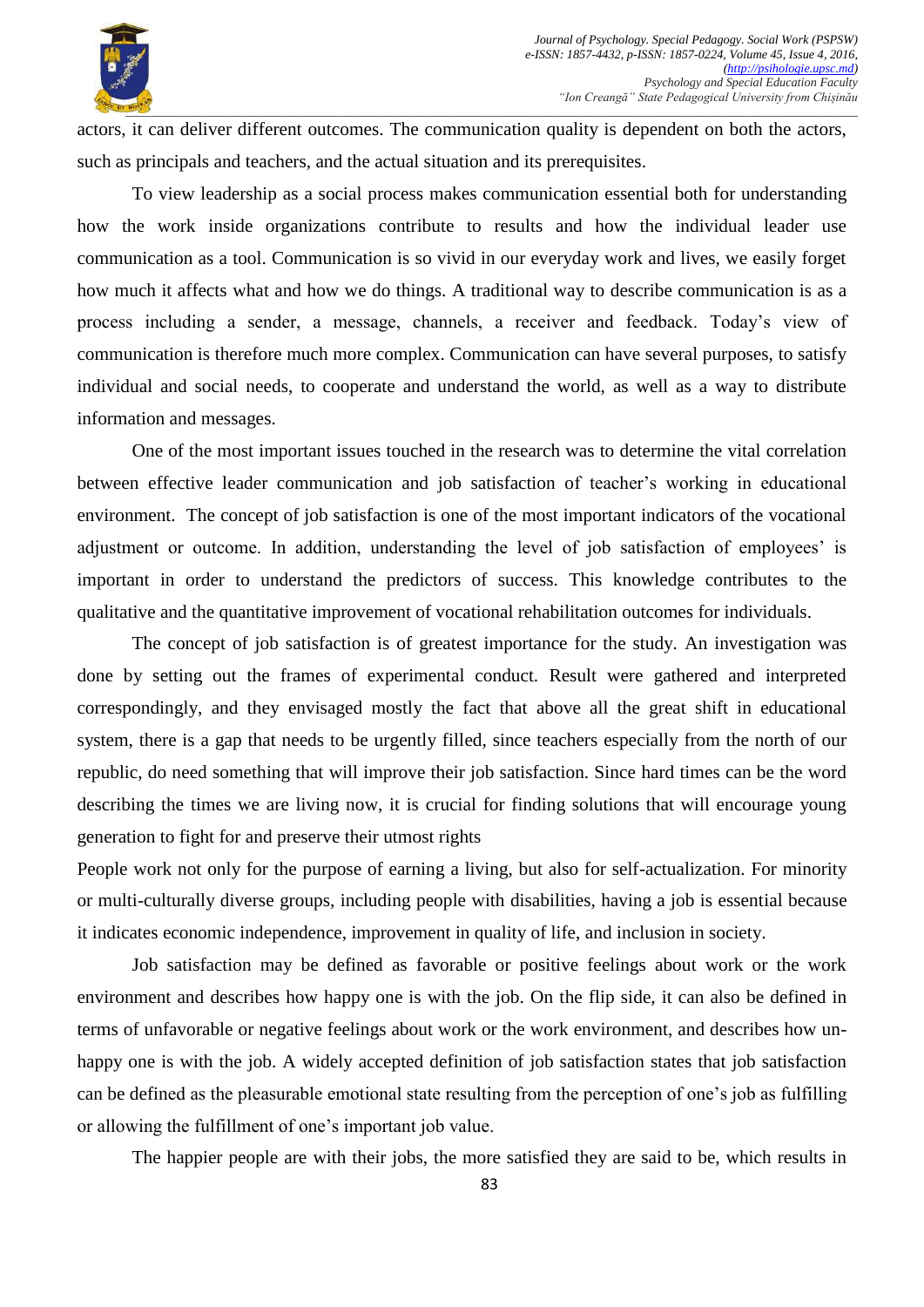

higher productivity, morale and initiative.

Further on, a graphic is shown which reflects a part of the questionnaire answered by sample school teachers, which will actually undercover most of the basic criteria that leads them to be satisfied with their activity throughout their lives.



Figure 1.5. The most basic criteria that leads teachers to be satisfied

Scholars in the field of education also contend that high levels of job satisfaction are linked to positive behaviors and consist of higher productivity and performance level, while low levels of job satisfaction are linked to negative behaviors and consist of lowered committeemen and lower productivity. Rising levels of job satisfaction in educational setting is vital. It can be implied that when teachers are valued, supported and celebrated for their achievements, then job satisfaction is raised, work productivity is heightened and work performance levels are increased.

Job satisfaction is closely related to societal value judgements and the mental and physical health of teachers. Additionally, they suggest that when factors such as mental and physical health are low, staff turnover and absenteeism rates are low. This, in turn, increases societal judgement values and works in favor to the educational setting as a whole, thus working as a public relation asset to the organization.

It can be argued that when a teacher values a particular facet of a job, satisfaction is more greatly impacted both positively (when expectations are met) and negatively (when expectations are not met), compared to a teacher who doesn't value that facet at all.

In the case of educational settings, the research was conducted mindfully taking into account that teachers form attitudes towards their jobs based on their overall values, and factors such as feelings,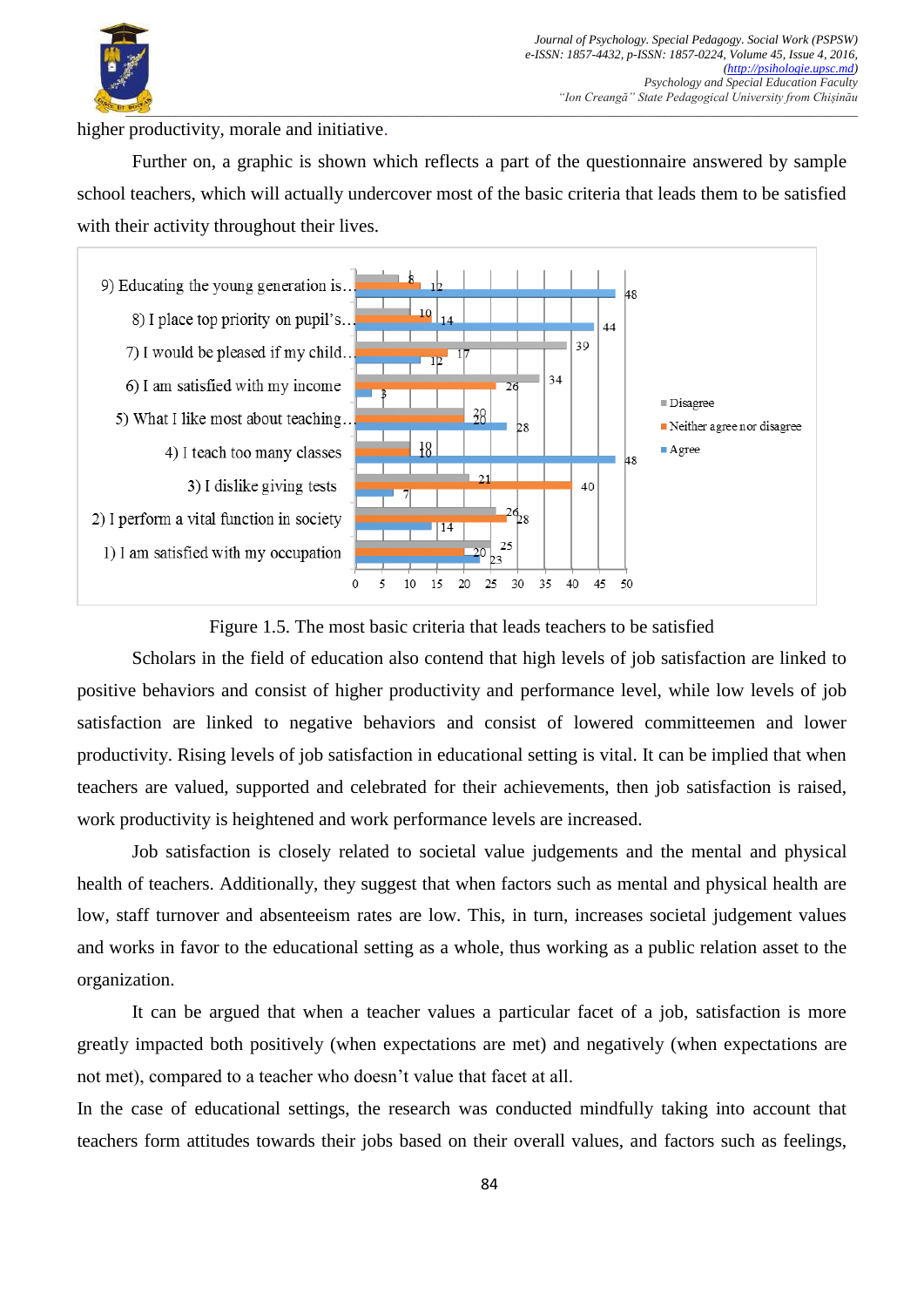

behaviors, and beliefs.

For the purpose of the study in question, job satisfaction will be defined as the degree to which a teacher feels positive about their work, the teachers with whom they work and the organization or environment in which they work. This definition signifies that when feelings of teachers are positive, they are satisfied and when the feelings of teachers are negative, they are dissatisfied.

Much of what is known about job satisfaction has developed as a result of numerous studies and job satisfaction theories. Numerous theories have looked at a variety of contributing factors that may relate to one's satisfaction in the job. Such received knowledge, experience and on-going research help an understanding of how job satisfaction has been conceptualized.

The notion of motivation is associated with job satisfaction, and theories of motivation form the basis of models and measures of jobs satisfaction. Furthermore, it is argued that job satisfaction is closely associated with motivation because satisfaction may motivate effort and motivated effort may lead to satisfaction. The relationship between job satisfaction and motivation can be viewed as a symbiotic process, and numerous theories are divided into two contrasting theoretical approaches, content theories and process theories. They will be deeply analyzed within the study.

The school based domain is of great importance for leaders to understand if teacher morale is to be increased. This domain comprises many of factors that contribute to teacher's dissatisfaction. If a leader can ensure that teachers feel empowered, motivated and valued, these factors may have less impact on teacher's morale and eventually may begin to lose value and importance. Upon review of the literature, clear patterns emerged from the numerous studies examined. These perspectives on job satisfaction will be discusses as it follows.

It is vital for leaders to understand the positive and negative effects their leadership types may have on teachers' satisfaction, particularly when it has been determined that job satisfaction can be the utmost important factor for a school's success. Accordingly, when a leader understands the relationship between morale, satisfaction and school climate, improvements to the overall educational establishment can be put in place.

Numerous studies can be cited to support the fact that leaders make a difference in their subordinates' satisfaction and performance.

Leaders express leadership in many roles. These, among others, are: "formulating aims and objectives, establishing structures, managing and motivating personnel and providing leadership" [4, p. 28]. However*,* providing leadership is a very essential component of a leader's role. The leadership style leaders choose to perform the above mentioned roles will determine whether they will accomplish the task at hand and long-term organizational goals or not, and "whether they will be able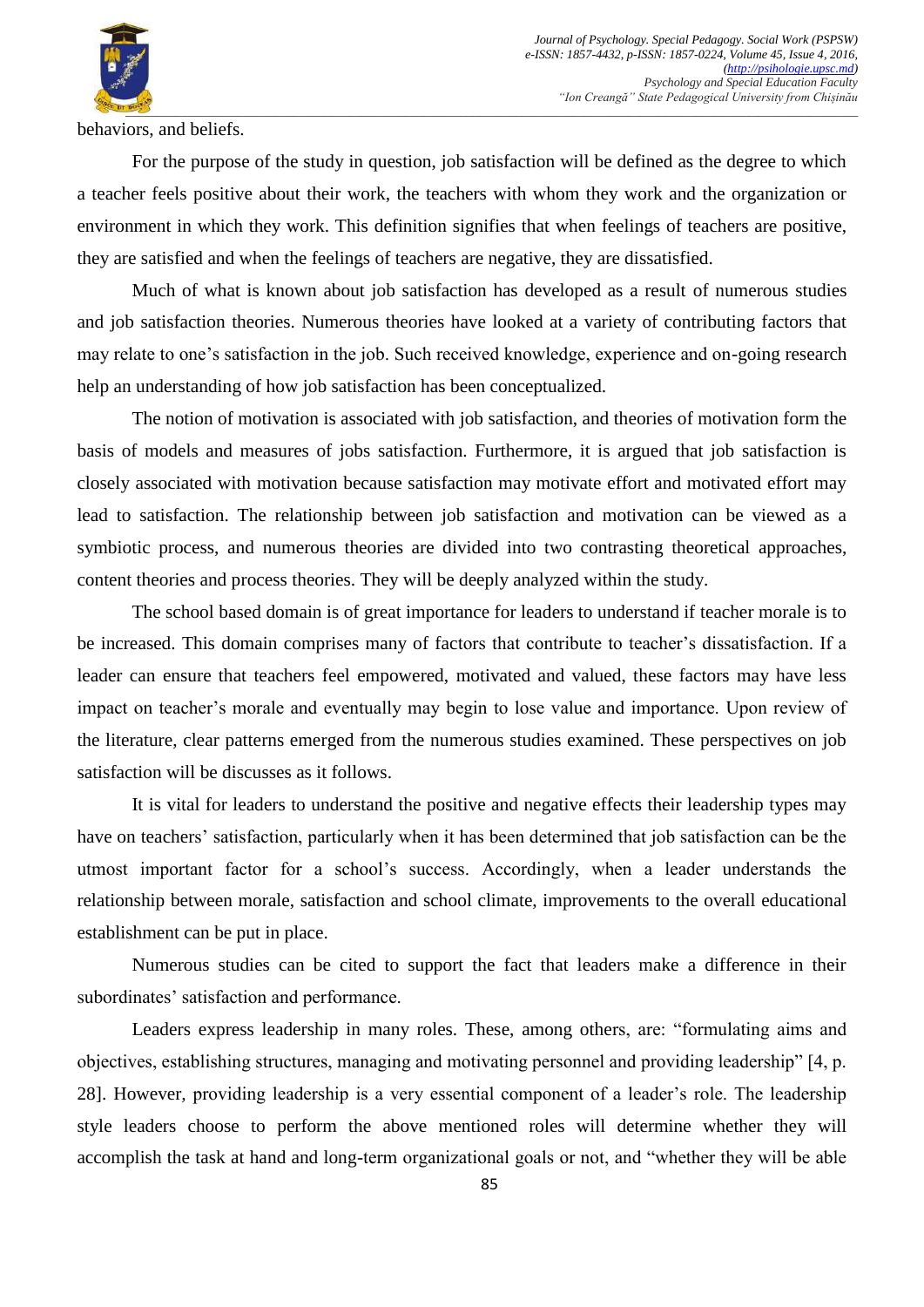

to achieve and maintain positive relationships with staff  $\degree$  [5, p. 3].

Furthermore, leaders need to begin recognizing the common themes, traits and the individual attitudes contributing to the job satisfaction of teachers. Job satisfaction could be improved if leaders better understood the link between theory and practice. However, this is also true for the teachers. While teachers need to feel motivated and valued, they should also be respects as professionals who are competent in their field of work. Moreover, it can be implied that a teacher's job satisfaction is increased and work performance is raised when they are treated as true professionals.

The relationship between personal teacher performance and a leader type of leadership is seen to be rather complex and mediated by teacher's satisfaction on the job. Leadership type of a school leader is a major source of influence on the internal content and work circumstances an individual experiences in an organizational setting. Although, different leadership types differ in the way they influence and shape the inner organizational setting, they are not an exclusive element of personal teacher performance

Great leadership works through emotions and effective communication. When leaders drive emotions positively, they bring out everyone's best. Many call this resonance. On the other hand, when emotions are driven negatively, it leads to dissonance.

 Furthermore, the study showed that the better performance in schools might be well motivated teachers by school leaders. The study concluded that the way school leaders involve teachers in decision-making have a significant effect on teacher's job satisfaction and performance in schools. This indicates that school leaders involve teachers in decision-making through staff and departmental meetings and teacher's views in meeting are valued and implemented in final decision of the schools. This has greatly enhanced teacher's performance in the region as well as their job satisfaction.

Regarding communication findings revealed that regular communication between the school leaders and teaching staff makes teachers effective in their performance because they were informed on what to be done and how to be done. The finding concluded that the way school leaders effectively communicate with teaching staff has a significant effect on teacher's job satisfaction and performance in sample schools. This shows that school leaders communicate with teachers through meetings, memos, note board and telephone call has made teachers well informed of what to do and how to do it. This enhanced their performance.

 The finding indicated that the better performance depends on school leaders who reward their teachers in terms of monetary, promotion, and verbal appreciation for any duty delegated are democratic in nature. Such rewards motivate teachers, make them committed and hardworking thereby enhancing their performance. The finding revealed that the better performance depends on proper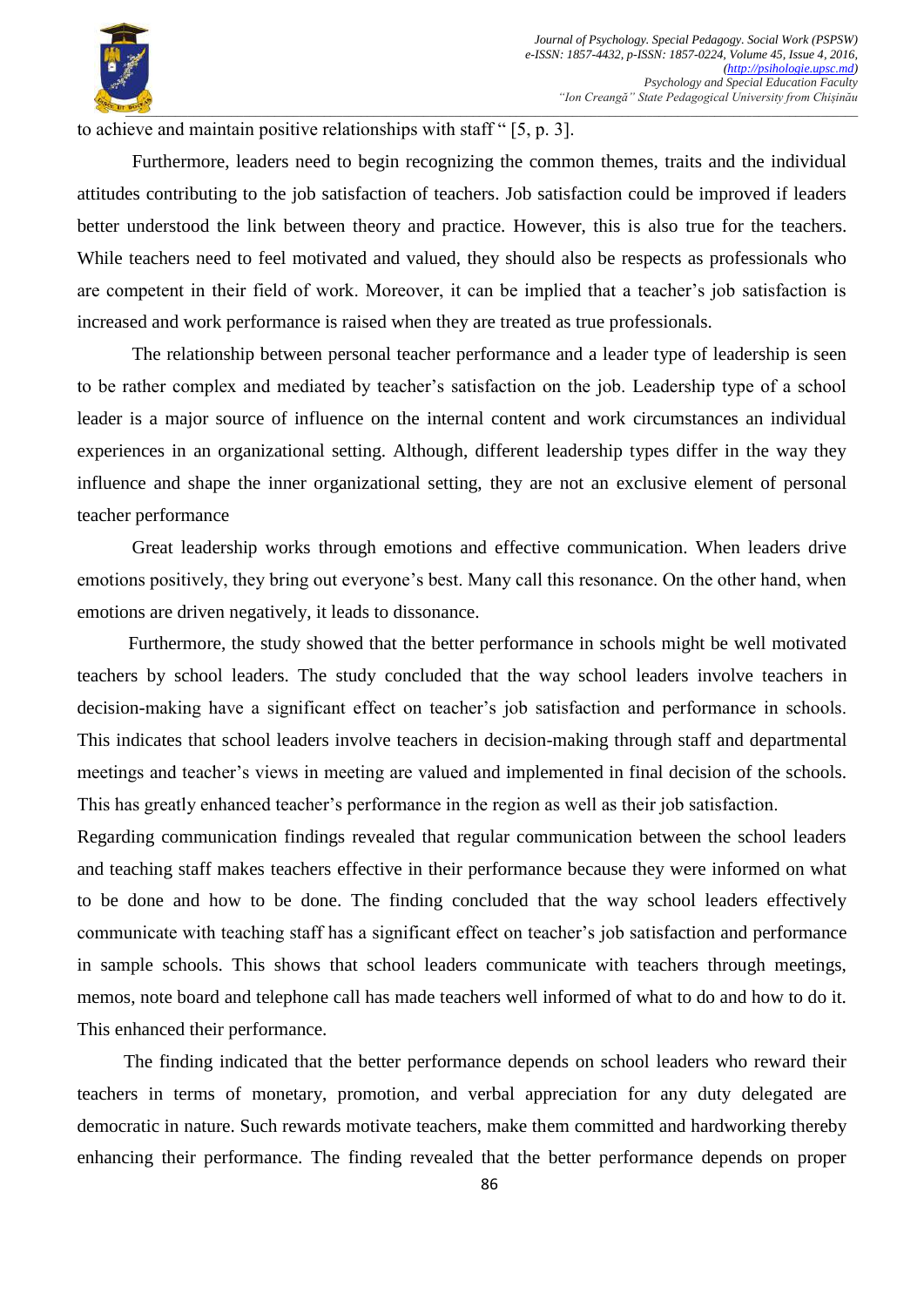

delegation of duties basing on teacher's knowledge enhances their performance and makes the work simpler.

 So, obviously it has to be concluded that school leader's delegation of duty to teachers has a significant effect on teacher's job satisfaction and performance in sample schools of study areas. This implies that school leader delegation of duties to teachers according to their teaching experience, skills, talent, commitment and knowledge of subject specialization has enhanced performance of teachers in Dondușeni study area.

 The study finding indicated that achievement of better performance depends on school leader who allow demonstrate, initiation, creative and innovative of teachers in decision making of the schools. It should be noted that teachers were willing to participate in decision making if they perceive that their principals sought their opinions but allowing teachers that opportunity to make the final decision.

 The Finding revealed that achievement of better performance based on school leaders who took into consideration the teachers ideas and taught in decision-making of training criteria for the smooth running of the institutions. When interviewed were conducted to school leaders on the manner they involve their teachers in decision making of the schools they all responded by saying that they organize staff meetings in which teachers participate in decision-making, setting meeting agenda, exchange ideas and views of how to run the schools. This indicated that majority of the principals practiced democratic style of leadership. This is because democratic style of leadership promotes unity, cooperation, teamwork and hardworking among teachers, which in turn enhances their performance.

 Based on the above conclusions, the following recommendations were forwarded to be the remedy of the effect by concerned bodies to alleviate and to improve the school leader's type of leadership which are associated with teacher's job satisfaction in schools of Dondușeni region, i.e., the basic influence on teachers performance not to work as expected were found to be school leader's improper type used and unequal treatment of thoughts among teachers in decision-making process. Therefore, the advice related to this issue to ensure the right tracks of involving teachers in decisionmaking of schools trains school leaders on how to involving teachers", finance, disciplinary and welfare to discharge their responsibility. Moreover, it is advised to provide communication skill trainings for school leaders on effects of communication and on how to communicate with teaching staffs to enhance their performance. So that school leaders should organize regular meetings like three times a term, writing notices and posting in the staff notice board, and sending memos to teachers and using telephone calls. And finally, for the proper delegation of duties, by the school leaders to teachers,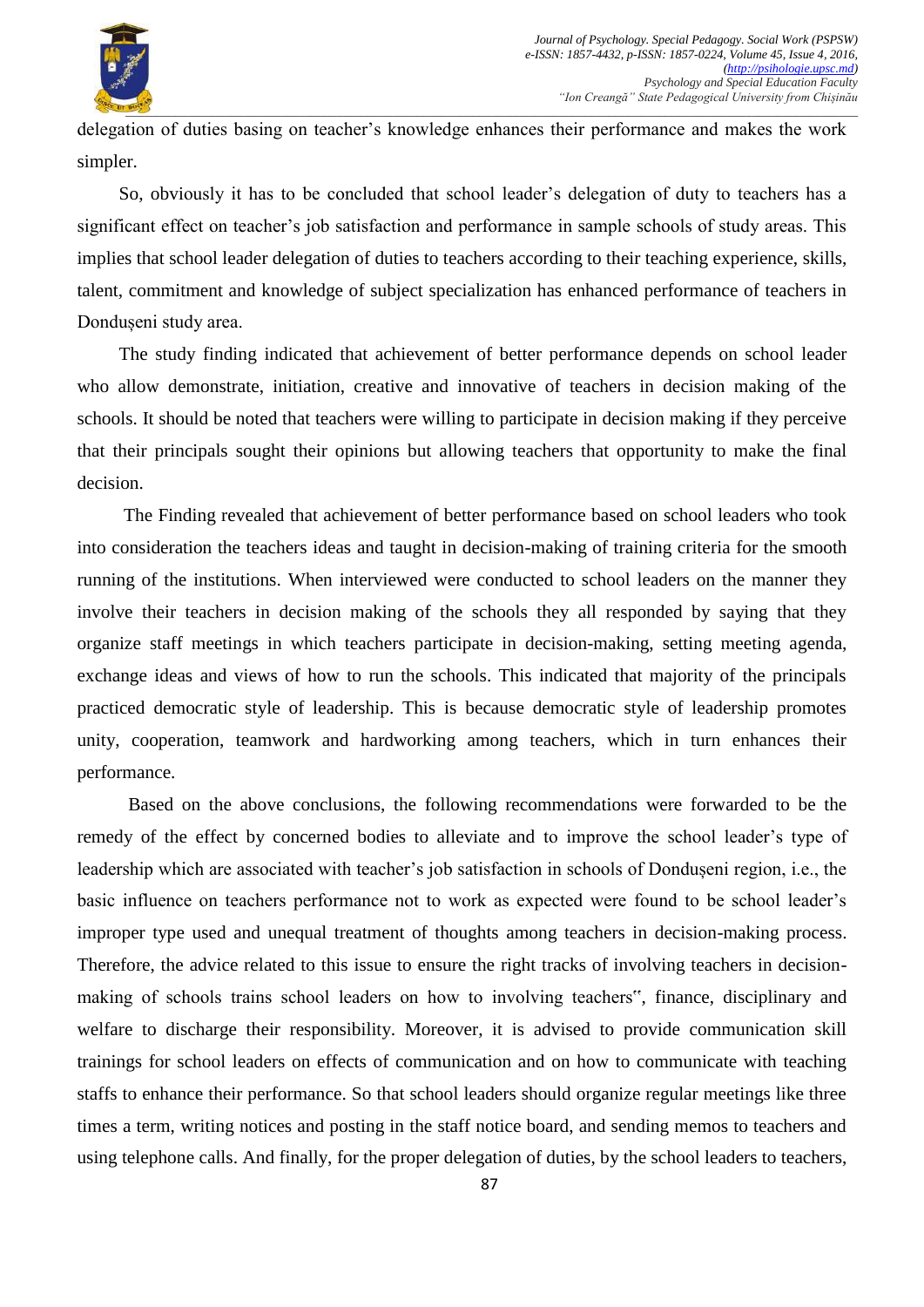

the school leaders should recognize the major duties and criteria of delegating them to teachers providing further training, refresher course, seminar and workshop to both school leaders and teachers so as to be well equipped with new skills and knowledge needed to perform the delegated school tasks.

The purpose of this case study was to answer the primary question, "what does it mean to be an effective leader and how does the efficient communication of the leader influences teacher's job satisfaction". According to the data collected, that an effective leader needs to develop skills in a variety of areas as outlined in the analysis of data. My personal perspective on effective communication of school leaders was reinforced by the findings of this case study. I believe that leader's type and influence has a great impact on the effectiveness of the leader and the general job satisfaction of the teachers involved.

 This case study further helped to clarify the characteristics that a leader needs in order to have the greatest impact on the people he or she serves and works with. Effective leader communication requires a person who can make vision building a collective exercise, a willingness to let go of the hierarchical rights so that true power can be realized and a willingness to share the decision-making responsibilities for such tasks as budget, schedules and staff development programs. Effective leader communication requires a person who possesses strong interpersonal skills, who has the ability to communicate and work with all educational stakeholders.

 It is my personal belief that in our educational system, effective leadership also requires a person who is gifted by faith and who reflects on his or her daily tasks.

A great leader is a person who genuinely cares for children and treats them fairly. As the people interviewed stated in defining effective leadership one should look at personality first and then the skills after. Effective communication of leaders cannot be mandated. It is rather a state of mind that must be nurtured through a collegial climate.

 Thus, in today's schools effective leader's communication is about shared vision and working with others and not above others. It is a mutual respect among people and the encouragement of personal and professional growth among the staff.

 Actually speaking, the more professionalism is emphasized, the less leadership is needed. The more leadership is emphasized, the less likely that professionalism will develop. It is concerned with influencing staffs to work together toward the achievement of group goals and it even more concerned with empowering the staff with the power of leader, supporting growth rather than control. Effective leader communication is shared effective leadership, where school leaders implement a variety of strategies to foster positive school ethics.

The findings of this case study provide specific insight into the definition of effective leader